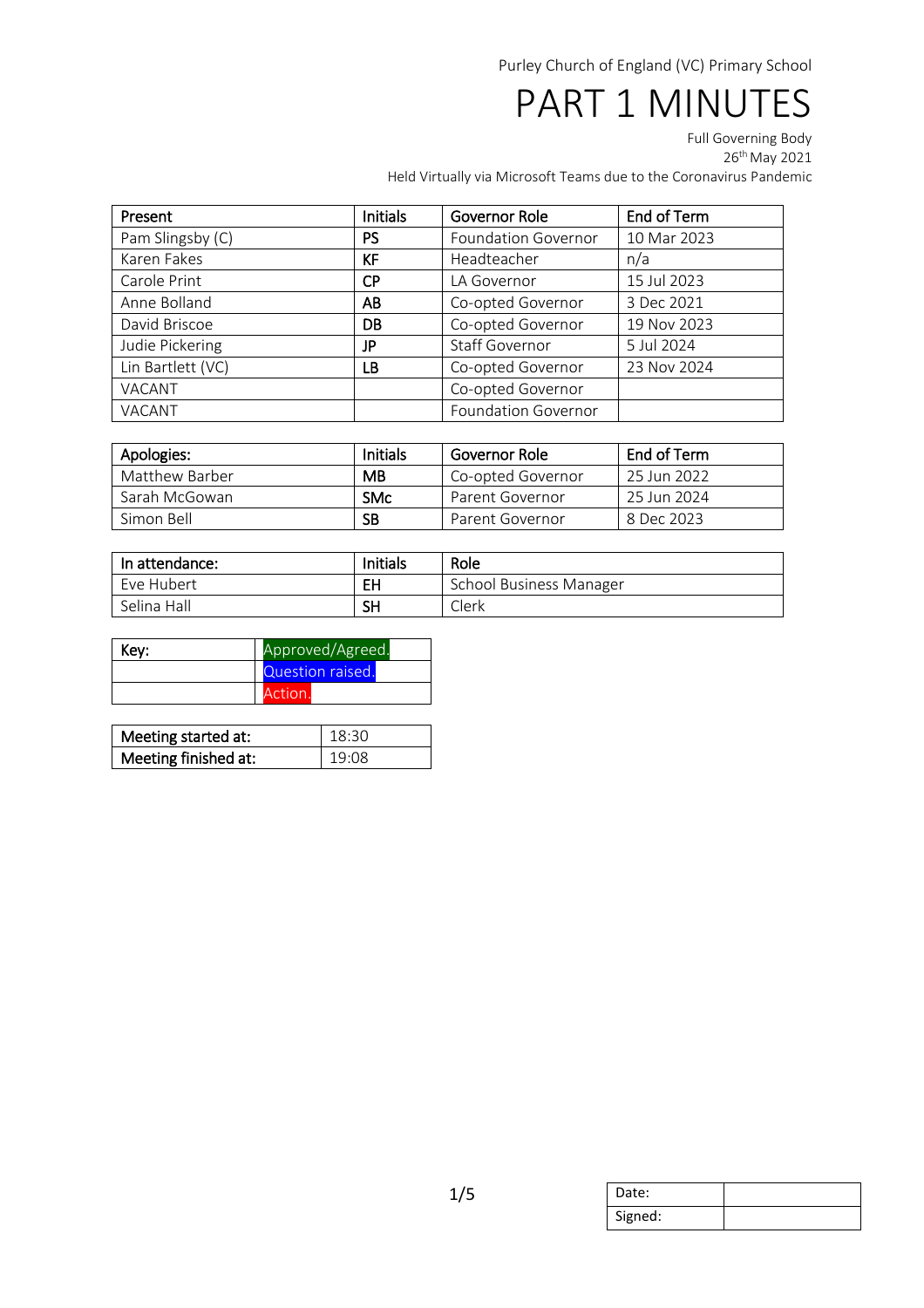## PART 1 MINUTES

Full Governing Body 26th May 2021 Held Virtually via Microsoft Teams due to the Coronavirus Pandemic

| <b>Record of documents</b> |                                                        |                               |      |
|----------------------------|--------------------------------------------------------|-------------------------------|------|
| <b>Item</b>                | <b>Document</b>                                        | <b>Added to Governor Hub:</b> |      |
|                            |                                                        | <b>Date</b>                   | Whom |
| Item 4.                    | Purley FGB Action Register - May 2021                  |                               |      |
| Item 7.                    | Training May 2021                                      |                               |      |
|                            | Training Record 2020 to 2021.docx<br>٠                 |                               |      |
|                            | Governor Safeguarding Training 2020-2021<br>٠          |                               |      |
| Item 8.                    | Curriculum Policy May 2021 - on Governor Hub<br>٠      |                               |      |
|                            | Assessment Policy May 2021 - on Governor Hub<br>٠      |                               |      |
|                            | Clerk Review Purley WBC Policy Tracker - May 2021<br>- |                               |      |
|                            | UserConfirmations-PurleyPrimary 26.05.2021<br>۰        |                               |      |

| Date:   |  |
|---------|--|
| Signed: |  |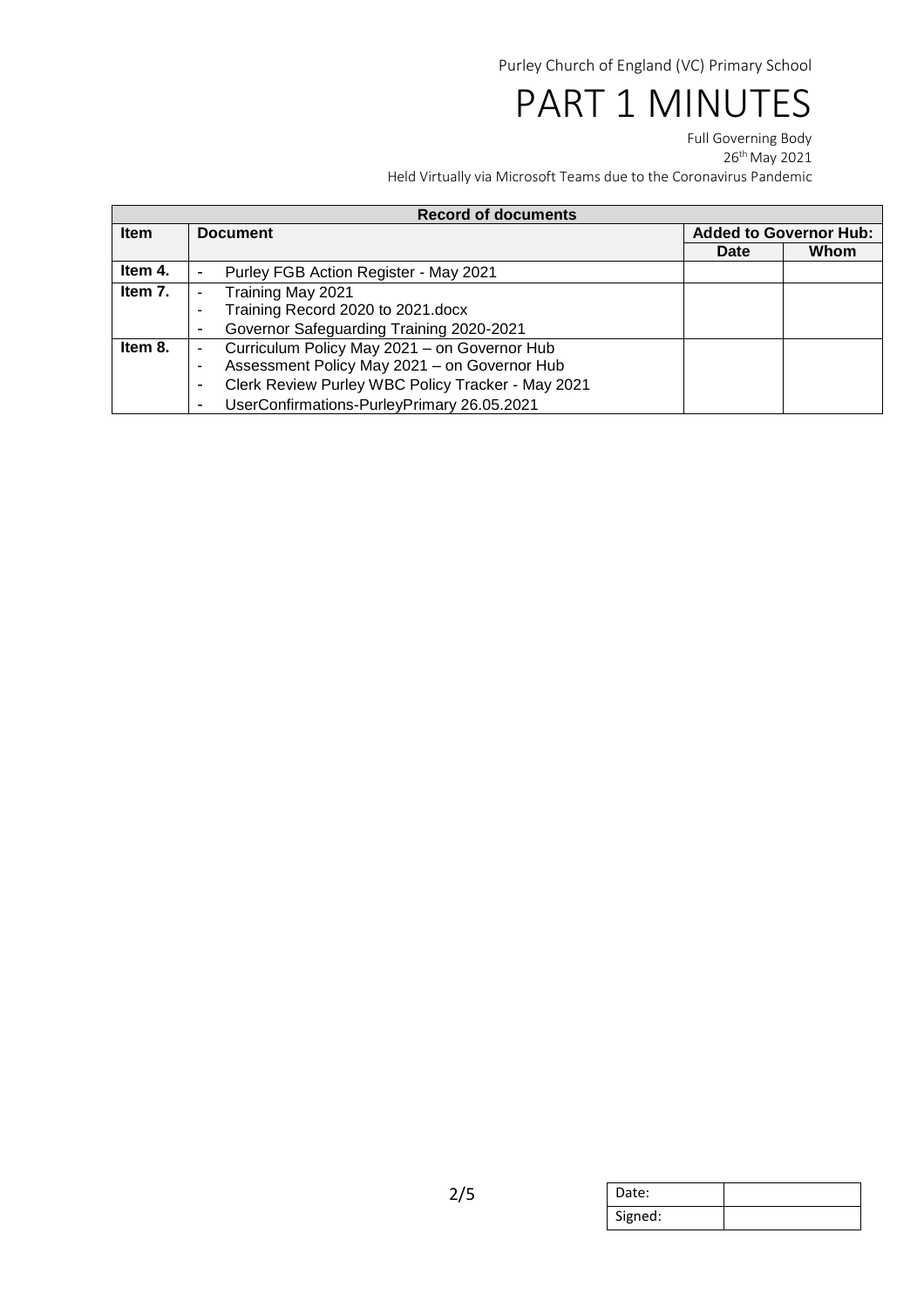## PART 1 MINUTES

Full Governing Body

26th May 2021

Held Virtually via Microsoft Teams due to the Coronavirus Pandemic

| Item no | Description                                                                                                                                                                                                                                                                                                                                                                                                                                                                                                                                                                 | Action                                |
|---------|-----------------------------------------------------------------------------------------------------------------------------------------------------------------------------------------------------------------------------------------------------------------------------------------------------------------------------------------------------------------------------------------------------------------------------------------------------------------------------------------------------------------------------------------------------------------------------|---------------------------------------|
| Item 1. | Those present and in attendance                                                                                                                                                                                                                                                                                                                                                                                                                                                                                                                                             |                                       |
|         | Present Governors are listed on page 1 of these minutes.<br>÷<br>The meeting was quorate as the quorum for any governing board<br>$\overline{a}$<br>meeting and vote must be one half (rounded up to a whole number) of<br>the complete membership of the governing board (excluding vacancies)<br>and no more than a third of the governing body can be staff members.<br>Current membership at the start of the meeting: 10.<br>One half of the complete membership is: 5. Number of members at the<br>$\overline{\phantom{a}}$<br>meeting: 7. Governors who are Staff: 2 | Noted<br><b>Noted</b><br><b>Noted</b> |
| Item 2. | Declarations of interest and confirmation of confidentiality                                                                                                                                                                                                                                                                                                                                                                                                                                                                                                                |                                       |
|         | DB confirmed that his wife is no longer working for the parish council<br>after several years of service and resigned on the 01 <sup>st</sup> May 2020.                                                                                                                                                                                                                                                                                                                                                                                                                     | <b>Noted</b>                          |
|         | No other declarations of interest were declared by the Governors.<br>$\qquad \qquad \blacksquare$<br>All Governors declared that they were in an environment which is a<br>$\overline{\phantom{a}}$<br>secure and which protects confidentiality.                                                                                                                                                                                                                                                                                                                           | Noted<br><b>Noted</b>                 |
| Item 3. | <b>AOB</b>                                                                                                                                                                                                                                                                                                                                                                                                                                                                                                                                                                  |                                       |
|         | NGA handbook<br>$\overline{\phantom{0}}$                                                                                                                                                                                                                                                                                                                                                                                                                                                                                                                                    | Noted                                 |
| Item 4. | Matters arising from the meetings aforementioned                                                                                                                                                                                                                                                                                                                                                                                                                                                                                                                            |                                       |
|         | The Governors had already provided a number of updates to the action<br>list and a couple of additional actions were updated in the meeting. The<br>current version of Purley FGB Action Register - May 2021 is available on<br>Governor Hub.                                                                                                                                                                                                                                                                                                                               | <b>Noted</b>                          |
| Item 5. | <b>SVFS Approval prior to submission</b>                                                                                                                                                                                                                                                                                                                                                                                                                                                                                                                                    |                                       |
|         | The SVFS was provided to Governors in advance of the meeting and had<br>previously been reviewed by the Business working group.                                                                                                                                                                                                                                                                                                                                                                                                                                             | <b>Noted</b>                          |
|         | Q: The answer to question 20 on the SVFS states 'This year, they are<br>completing a significant piece of work with respect to renegotiating a new<br>school meals contract.' What period of time is this referring to please?                                                                                                                                                                                                                                                                                                                                              | Question                              |
|         | A: From September 2020 to March 2021                                                                                                                                                                                                                                                                                                                                                                                                                                                                                                                                        | Answer                                |
|         | Q: Therefore, hasn't this piece of work been completed?                                                                                                                                                                                                                                                                                                                                                                                                                                                                                                                     | Question                              |
|         | A: Yes, that is correct.                                                                                                                                                                                                                                                                                                                                                                                                                                                                                                                                                    | Answer                                |
|         | Q: For question 24 regarding register of business interests; the answer states<br>the last time the register was updated was 17/09/2019. Was this not<br>completed in 2020?                                                                                                                                                                                                                                                                                                                                                                                                 | Question                              |
|         | A: Yes, that is correct.                                                                                                                                                                                                                                                                                                                                                                                                                                                                                                                                                    | Answer                                |
|         | The SVFS was updated accordingly.                                                                                                                                                                                                                                                                                                                                                                                                                                                                                                                                           | <b>Noted</b>                          |
|         | No further questions were asked and the Governors were pleased with<br>٠                                                                                                                                                                                                                                                                                                                                                                                                                                                                                                    | <b>Noted</b>                          |
|         | the thoroughness of the document.<br>The Governors approved the document.<br>٠                                                                                                                                                                                                                                                                                                                                                                                                                                                                                              | Approved                              |
|         |                                                                                                                                                                                                                                                                                                                                                                                                                                                                                                                                                                             |                                       |

Date: Signed: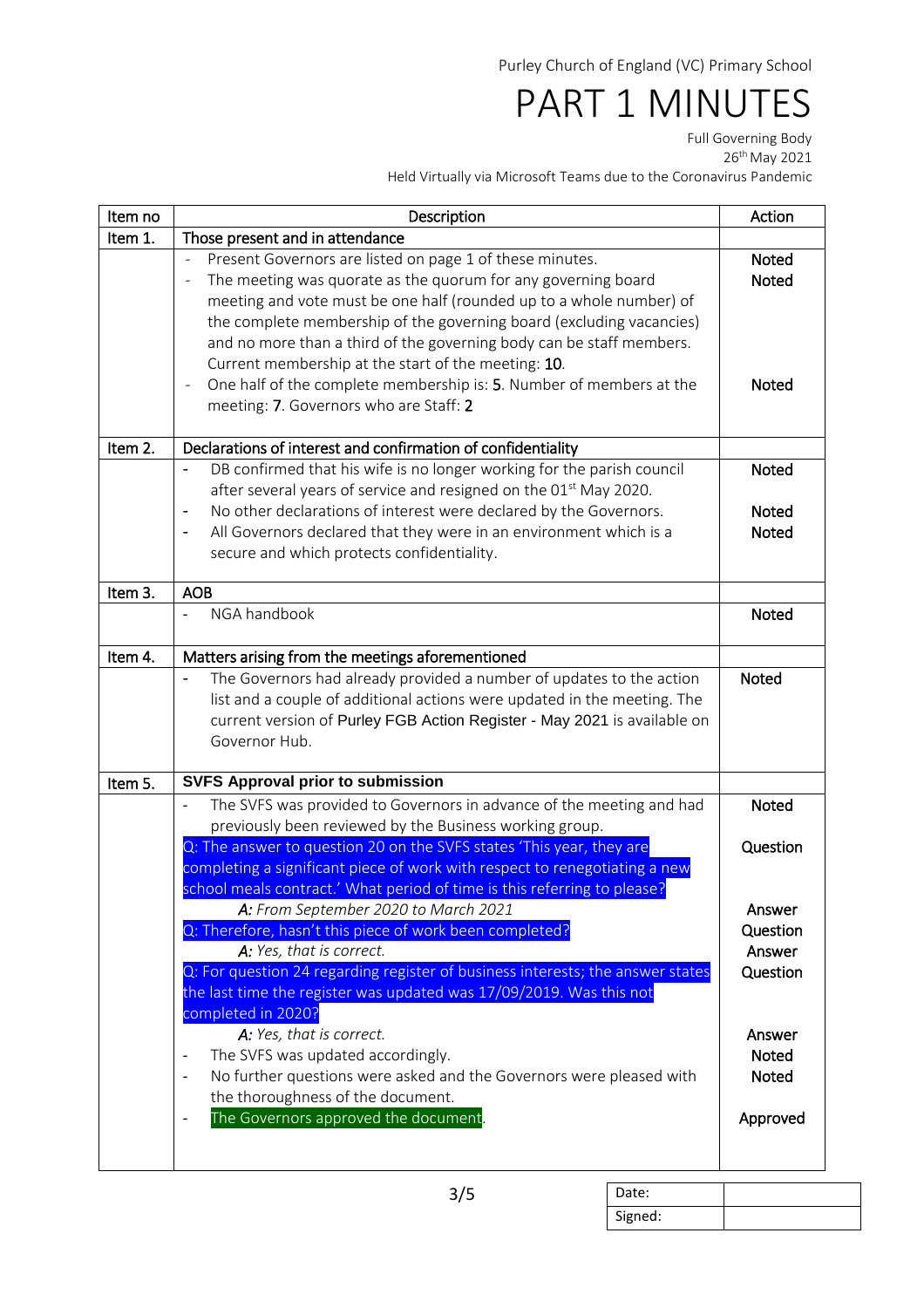## PART 1 MINUTES

Full Governing Body

26th May 2021

Held Virtually via Microsoft Teams due to the Coronavirus Pandemic

| Item 6. | Headteacher's report - verbal                                                                        |              |
|---------|------------------------------------------------------------------------------------------------------|--------------|
|         | The school celebrated Pentecost. The celebrations started with a service                             | Noted        |
|         | led by the Worship Ambassadors and Reverend Bailey and continued                                     |              |
|         | with cake and craft activities.                                                                      |              |
|         | The issue with Google classroom is now fixed and security has been<br>$\overline{\phantom{a}}$       | Noted        |
|         | heighted considerably thanks to Aspire Our investigation showed that                                 |              |
|         | pupils are not routinely logging out of Google classroom. The children                               |              |
|         | have been educated on what to do via online safety awareness lessons.                                |              |
|         | An online agreement will also be sent home.                                                          |              |
|         | The new blinds are finally up in Owl Class.<br>$\overline{\phantom{a}}$                              | Noted        |
|         | KIRFS (Key Instant Recall Facts) is going very well. Thank you to the                                | <b>Noted</b> |
|         | Governors who are coming helping support with this.                                                  |              |
|         | The Purley Jumble Trail went incredibly well. The atmosphere was<br>$\qquad \qquad \blacksquare$     | <b>Noted</b> |
|         | buzzing and everyone was so friendly. Many commented that it was so                                  |              |
|         | nice to get out again and meet neighbours from the community. Over                                   |              |
|         | £1,000 was raised.                                                                                   |              |
|         | KF reminded Governors not to get involved in operational discussions.<br>$\overline{\phantom{a}}$    | Noted        |
|         | She is open to any Governor coming to her directly to discuss an issue                               |              |
|         | but the FGB should be to discuss strategic items only.                                               |              |
|         | No questions raised by the Governors.                                                                | <b>Noted</b> |
|         |                                                                                                      |              |
| Item 7. | <b>Training</b>                                                                                      |              |
|         | The clerk shared the latest Governor training record along with the<br>$\blacksquare$                | <b>Noted</b> |
|         | current training available from Governor Services.                                                   |              |
|         | PS has restarted her governance training and the suggestion has been<br>$\qquad \qquad \blacksquare$ | Action       |
|         | made that she should ask for updated 360 reviews. PS has sent out a link                             |              |
|         | to all Governors to complete the feedback.                                                           |              |
|         | EH and SH to hold a meeting after half term to carry out a reconciliation                            | Action       |
|         | of the Governor training record against the SCR.                                                     |              |
|         | Donna Fox is also running individual governing board training entitled<br>$\overline{\phantom{a}}$   | <b>Noted</b> |
|         | 'The Quality of Education' which can support governors with their                                    |              |
|         | Ofsted answers. The school has asked Donna for some dates for this                                   |              |
|         | training. Costing will either be done as a one-off cost of £300 or 1/2 an                            |              |
|         | SLA day.                                                                                             |              |
|         | <b>Policies</b>                                                                                      |              |
| Item 8. | Two policies were presented to the Governors via Governor Hub. 6<br>$\overline{\phantom{0}}$         | Noted        |
|         | Governors had read the policies and confirmed acceptance. JP however                                 |              |
|         | highlighted a number of additional changes that were required to some                                |              |
|         | of the details. Clerk to make changes as discussed in the meeting and                                | Action       |
|         | also incorporate changes as highlighted by CP and AB. These will then be                             |              |
|         | sent back to KF and JP for final approval. The changes to the documents                              |              |
|         | are minor and should not have an impact on the documents content and                                 |              |
|         | meaning.                                                                                             |              |
|         | Curriculum Policy May 2021<br>$\circ$                                                                |              |
|         | Assessment Policy May 2021<br>$\circ$                                                                |              |
|         |                                                                                                      |              |

Date: Signed: